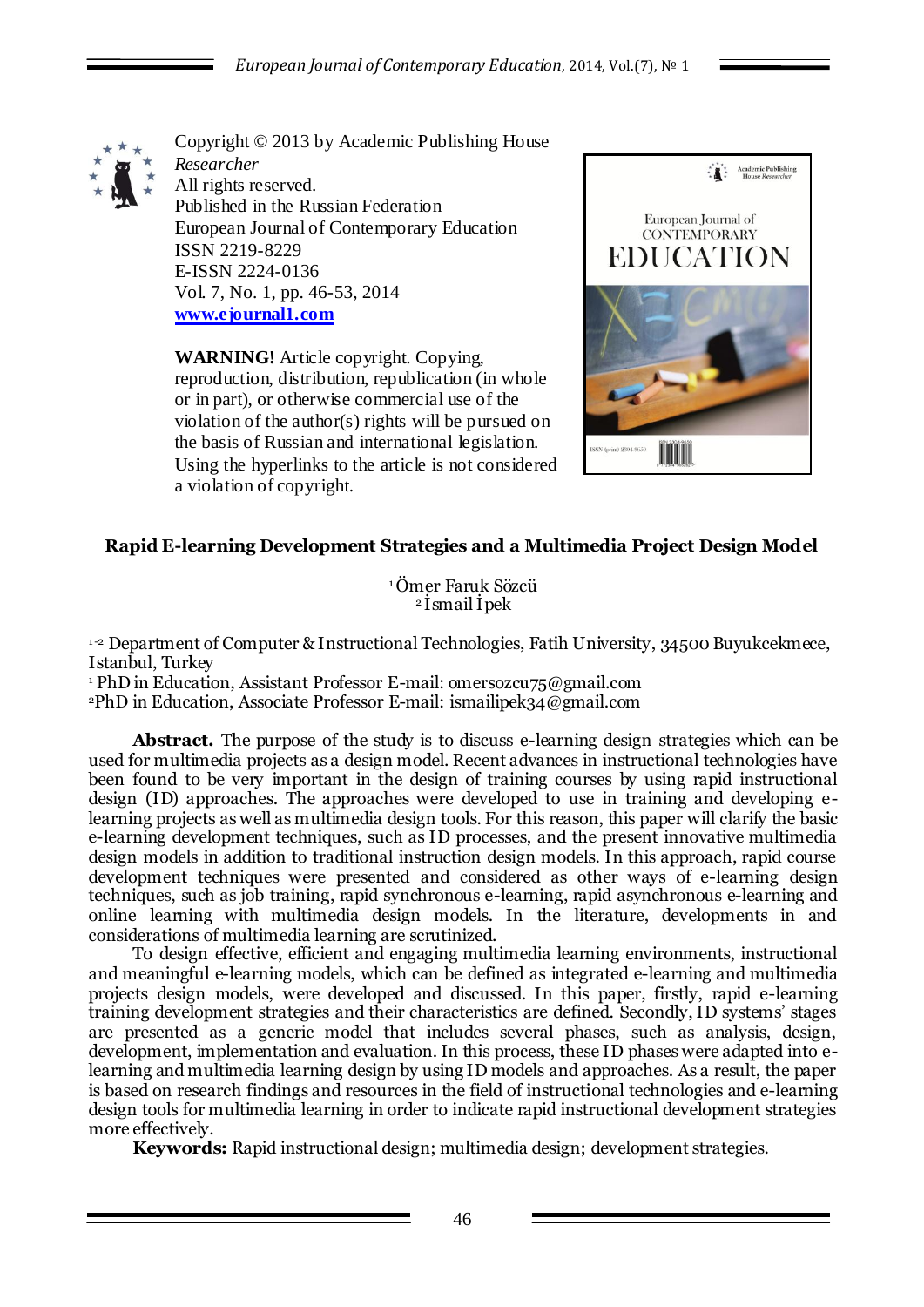## **Introduction**

Recent advances in instructional technologies have been found to be very important in the of design training courses by using rapid ID approaches. There are several instructional systems design (ISD) models which can be used as effectively and efficiently in classroom learning as well as part of training for organizations, such as in training needs assessment (Carr-Chellman, 2011; Rossett, 1987). Moreover, they also indicate new approaches to designing learning for K-12, higher education, and even for corporate settings. These procedures cover all generic ISD stages to add value for instructional strategies that are supported by appropriate objectives, tests, integrated technology, e-learning tools and classroom activities. In this case, the definition of ID for learners and teachers is simply a process by which instruction is created for classroom use through a systematic and systemic process of setting goals, creating learner objectives, analysing students' characteristics, writing tests, selecting materials, developing activities, selecting media or materials, and implementing and revising the type of lessons (Carr-Chellman, 2011; Seels & Glasgow, 1998). Each of the steps will be used in the rapid design for e-learning development that considers how to integrate technologies for designing multimedia projects and which uses rapid ID approaches as well.

ADDIE model, as a generic model, provides several steps with other instructional design (ID) models and methods, such as Dick, Carey & Carey model, R2RD2, Reeves multimedia design model, Morrison, Ross and Kemp model, Smith and Ragan, and 4C/ID as well as rest of ID models. It is important that, theoretically, all of the ID models in education is based on the steps of ADDIE model and carries their characteristics for designing instruction. That is, ADDIE model is a prior instructional design model for designers, teachers and developers in education, industry and business. Each of ID models can be used for developing e-learning instruction and distance learning after having enough information as practitioner and researcher in ID career. For this reason, this paper explains basic e-learning development techniques as an ID process and presents innovative multimedia design models in addition to traditional instruction design models. The models are based on the five phases of ISD, such as analysis, design, development, implementation and evaluation, sometimes referred to as "ADDIE", and indicates that the phase used and discussed here - development - comes after design and before implementation. Each phase in the model described as the Spider Web Model is interconnected with all the other phases to create multimedia projects and e-learning courseware, and in conducting types of e-learning environments (Piskurich, 2011). The processes can be worked and determined at a much higher - even at community or political - rapid e-learning level. There are many tasks in designing instructional materials that can be effectively used in rapid e-learning development and multimedia design projects by using newly developed ID models (İpek, Sözcü & Ziatdinov, 2013). Recently developed models have been defined in education, such as the integrated e-learning design approach (Watson, 2005), the DDD-E model for designing, producing and assessing multimedia projects in education (Ivers & Barron, 2010), and the instructional design for teachers (ID4T) model for improving classroom practice (Carr-Chellman, 2011), as well as rapid ID and learning ID for fast and accurate e-learning (Piskurich, 2006, 2009, 2011).

Throughout the discussions of the ID models for e-learning design and technology, the basic ideas for designing fast and rapid design were discussed. For this purpose, the goal of the study is to discuss e-learning design strategies that can be used for multimedia projects as a design model. Recent advances in instructional technologies have been found to be very important in designing training courses by using rapid ID approaches. The approaches were developed to use in training and developing e-learning projects as well as multimedia design tools.

What is the meaning of 'rapid design'?

Instructional design is a systematic process that takes a long time to complete all procedures and solve learning problems. In addition, there is a need for alternative solutions because of several learning problems in educational and technological process. When comparing conventional elearning and rapid e-learning approaches, there are differences between both approaches. There are three types of e-learning,Which can be classified as rapid, traditional and strategic e-learning (Bersin, 2005, 2004a, 2004b). The process provides contributions and motivational movement with learners (Kapp, 2004). E-learning is not only informing web page faster but also includes development, attention and providing retention steps for learning as well. For this, knowledge management and design e-learning with limited budget and resources require new tools,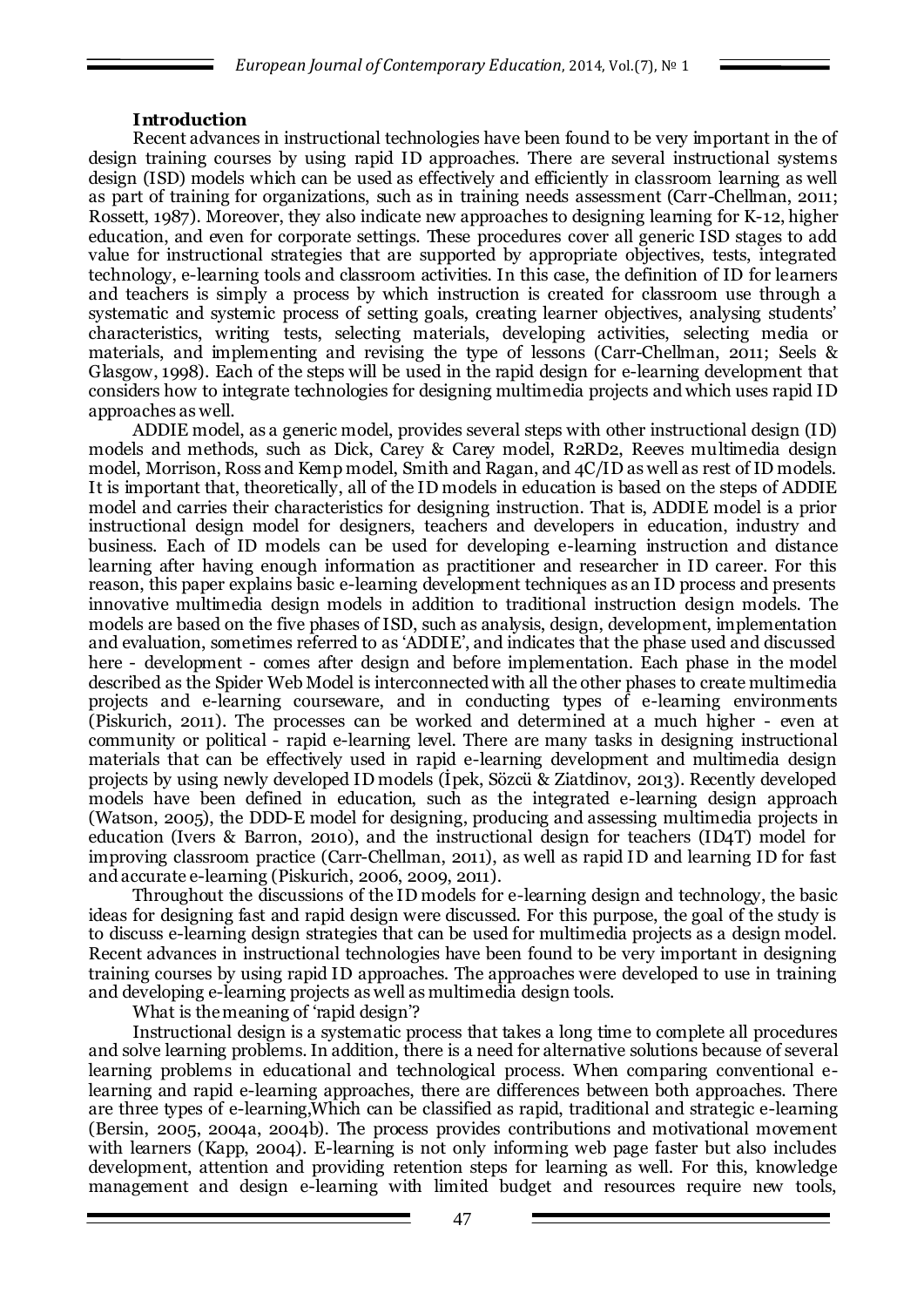technologies and procedures which can be defined as rapid e-learning (De Veries & Bersin, 2004). The definitions deal with considering investment, resources, content design and speed of the process as a new approach for rapid e-learning (Türel & Gürol,2005). To do this, instructional design models should be used for this type e-learning development. e, ID process has a power for developing this performance and providing learning process faster as a rapid ID approach.

The instructional media development process is as important and a vital strategy in instructional e-learning design and technology as multimedia project development. Recently, the design of game-based learning, problem solving and virtual worlds have all been accepted as new topics in the field of instructional design and technology (IDT), and extensively revised by scholars in the field (Reiser & Dempsey, 2012). The characteristics of ID models were defined as traditional ID models, such as ADDIE, and include analysis, design, development, implementation and evaluation steps, while the model is based on a systematic product development concept. The concept of systematic product development has existed since the formation of social communities. Creating multimedia projects and products using the ADDIE process remains one of today"s" most effective tools. In addition, the steps in ID models can be applied for the same purpose as well as new approaches in ID models. According to the characteristics of ID, the ID process is defined as follows. They are: ID is learner-centred, goal-oriented, focuses on meaningful performance, assumes that outcomes can be measured in a reliable and valid way, is empirical, iterative and selfcorrecting in addition to employing team work. There are related issues such as time wasting, a lack of economic and investment returns, and various other factors. The fact is that new approaches for designing materials and instruction are needed. To reduce time wasting, costs and return in investment problems, rapid ID development strategies and processes have been offered to provide high quality ID levels with multimedia design and e-learning projects, which can be developed as a fast and appropriate training development (Piskurich, 2006, 2009). These procedures have been identified as powerful as conventional ID model concepts, and well-known and very effective and efficient ID models, such as: Dick et. al., 2005, 2009; Gustafson & Branch, 2007; Merril, 1983, 1994, 2012; Morrison, Ross & Kemp, 2004; Morrison, Ross, Kalman & Kemp, 2011; Reigeluth, 1983; Seels & Glasgow, 1998; Smith & Ragan, 2005.

Integrated e-learning dimensions and rapid design

ID is a systematic process that is employed to develop education and training programmes in a consistent and reliable fashion. It is a complex process that is creative, active and iterative (Gustafson & Branch, 2007). In addition, it is a process for solving instructional problems by the systematic analysis of the conditions for learning. To do this, one makes decisions relating to each step in the ISD process (Seels & Glasgow, 1998). Although there are many definitions of the field, recently ID and instructional technology have been defined as fields of IDT (Reiser, 2007). These definitions contain instructional technology as instructional media and human performance with ID practices in recent years. ISD is based on the premise that learning should not occur in a haphazard manner but that it should be developed in accordance with orderly processes and have outcomes that can be measured. Basically, ISD defines what is to be learned, plans an intervention that will allow learning to occur, measures learning to determine if the objectives are met, and repeats the intervention until the objectives are met. ISD procedures and their application have evolved through practice and research and the expansion of the theory. Integrated e-learning as a concept can be seen in Figure 1 (Jochems, van Merrienboer & Koper (2005).



**Figure 1** An Educational Systems Approach to Integrated E-learning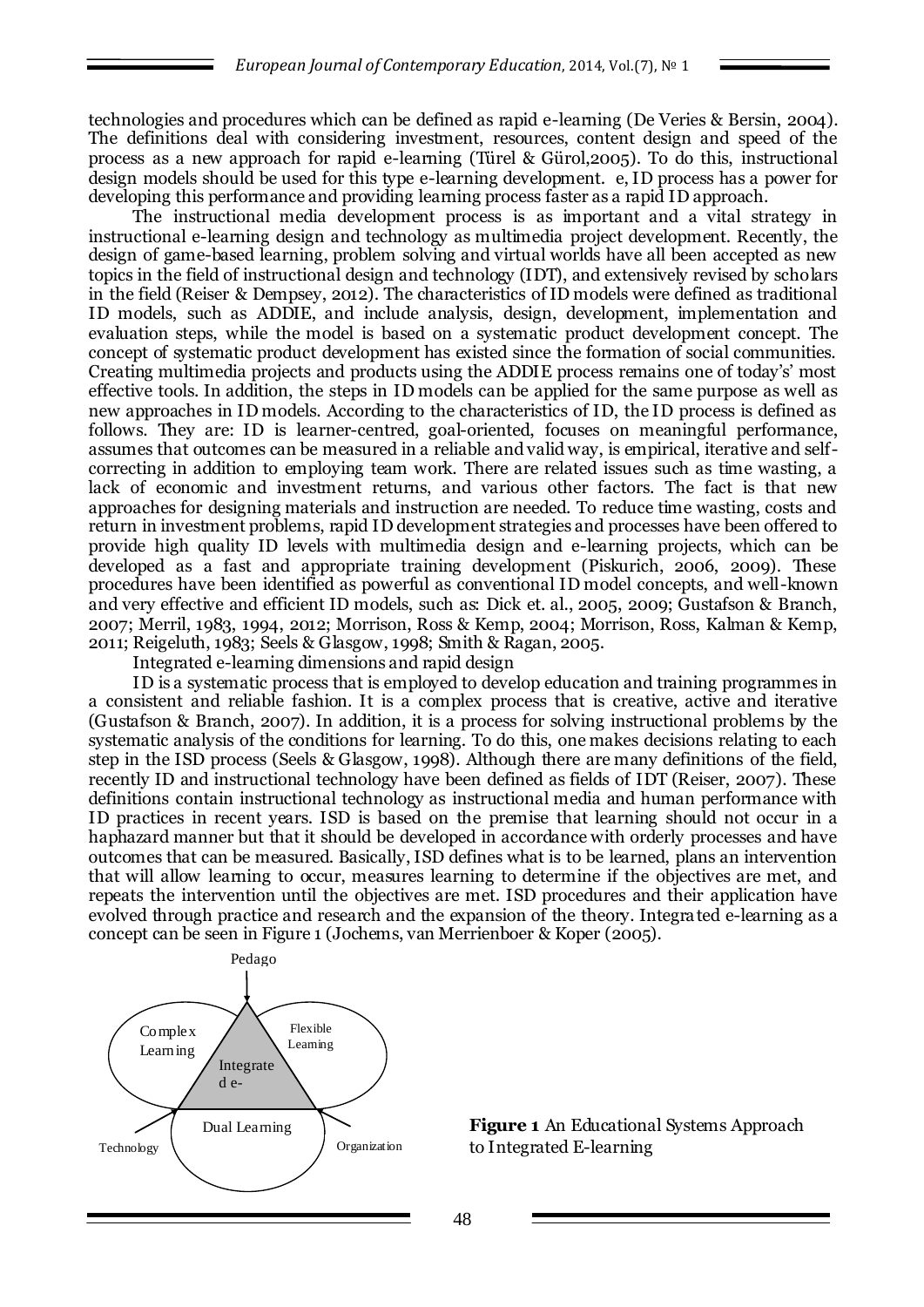Many models of ISD processes have been developed. Although there are many ISD models, a generic model can be extracted from their common features. The choice of model for a particular instruction changes according to the learning environment, the subject matter or the strategies to be applied, etc. ISD models can be used with different learning and teaching approaches and theories wherever there is no strict rejection of them. For example, a 4C/ID model can be used in conjunction with constructivist theory for teaching complex technical skills. Regardless of the model chosen by the designer, most of them follow the processes of analysis, design, development, implementation, and evaluation. These steps are also used for designing e-learning courses. The ecourseware covers more than one course lesson in its capacity. A design model for an e-learning course is defined as the "**VPODDDA**" e-learning planning cycle, which initiates vision, profile, objective, design, development, delivery and assessment phases for the e-learning planning process (Waterhouse, 2005). The process can be integrated with the IDT models" strategies for designing ecourseware or its modules (see in figure 2).



**Figure 2** Instructional Design Model for Integrated E-learning

E-learning and integrated e-learning design procedures should focus on IDT models" strategies or ISD approaches. To get high-level value for teaching with e-learning, IDT strategies present very important methods to make the design clear and the steps easier for learners and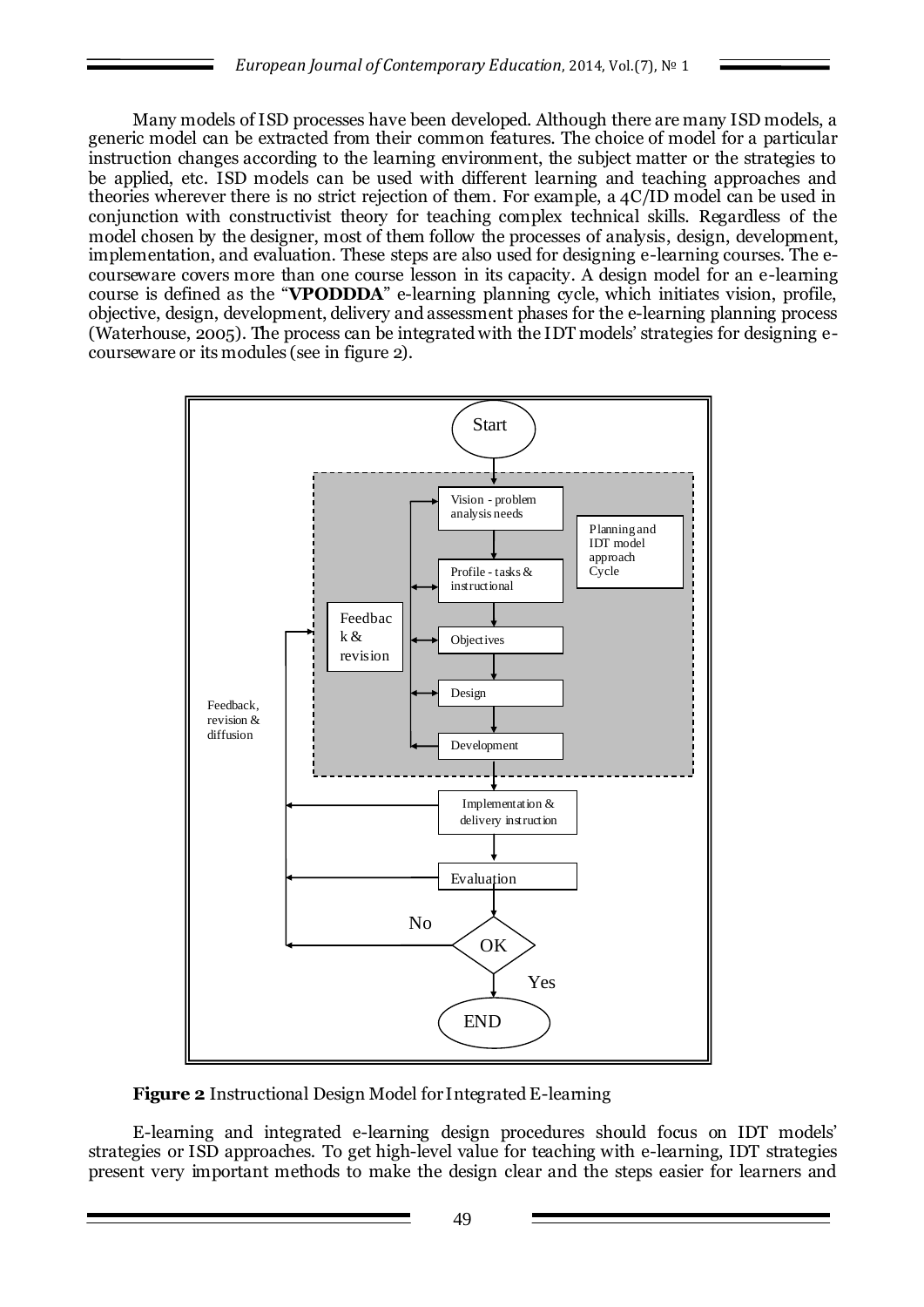developers engaged in an e-learning process. Generally, the IDT process begins with a needs assessment and a definition of the problem or objectives. The steps in such a model are given below.

Multimedia projects design and rapid e-learning

There are several multimedia design methods and models which can be defined such instructional design models in the field of instructional design and technology (IDT). The models can be effectively used for designing multimedia projects such as video, animation, simulation, elearning games, and tutorials as individual and cooperative learning (Alessi & Trollip, 2001; Ivers & Barron, 2010). Although there are several ID models, the paper indicates and discusses one of ID models to use with cognitive and constructivist approach in learning process. There are also shared components for each model, separately. Therefore, the study focuses on DDD-E model to design materials for e-learning and distance learning. Frequently, distance education seems as an umbrella for all e-learning technologies, tools and procedures. Thus, it was defined very important process to explain enough in detail for using ID models as a rapid ID approach. For this reason, DDE-E model was selected and discussed to use in ID process for developing rapid e-learning as an example for this purpose and instructional need. The basic components of the model were given as follows.

A multimedia design model can be defined as a DDD-E model that consists of **D**ecide, **D**esign, **D**evelop and **E**valuate stages (Ivers & Barron, 2010). The purpose of each statement is given and discussed below. The procedures and activities in the model are given in Figure 3.

**Decide** deals with determining the project's goals and brainstorming for instructional multimedia design. Because each e-learning stage is not instructional e-learning which is not indicated as instructional activity, work and creativity in class (Merrill, 2012). The step also includes instructional research activities in design. Decide stage also deals with motivation and brainstorm activities. And decisions about any content are also related to individual learner characteristics and needs assessment analysis. From starting to model, there are evaluation steps for each component that includes feedback, interactions and different type of multimedia programs for learners and distance education process.

**Design** activities comprise creating flowcharts for projects and instructional materials development processes in multimedia projects, as well as designing screens in special learning. The step also includes developing storyboards and scripts in instructional software and material development. Design process includes goals that are systemic and systematic process as indicated in instructional design method The ID method contains fundamental components of the instructional design process. Similar definitions can be found in other instructional system design models like ADDIE or the Kemp model (Edmonds, Branch, & Mukherjee, 1994). The quality of design activities provides advantages and disadvantages for distance education. As e-learning materials, software programs, multimedia projects and tests can be effectively used with rapid elearning environments.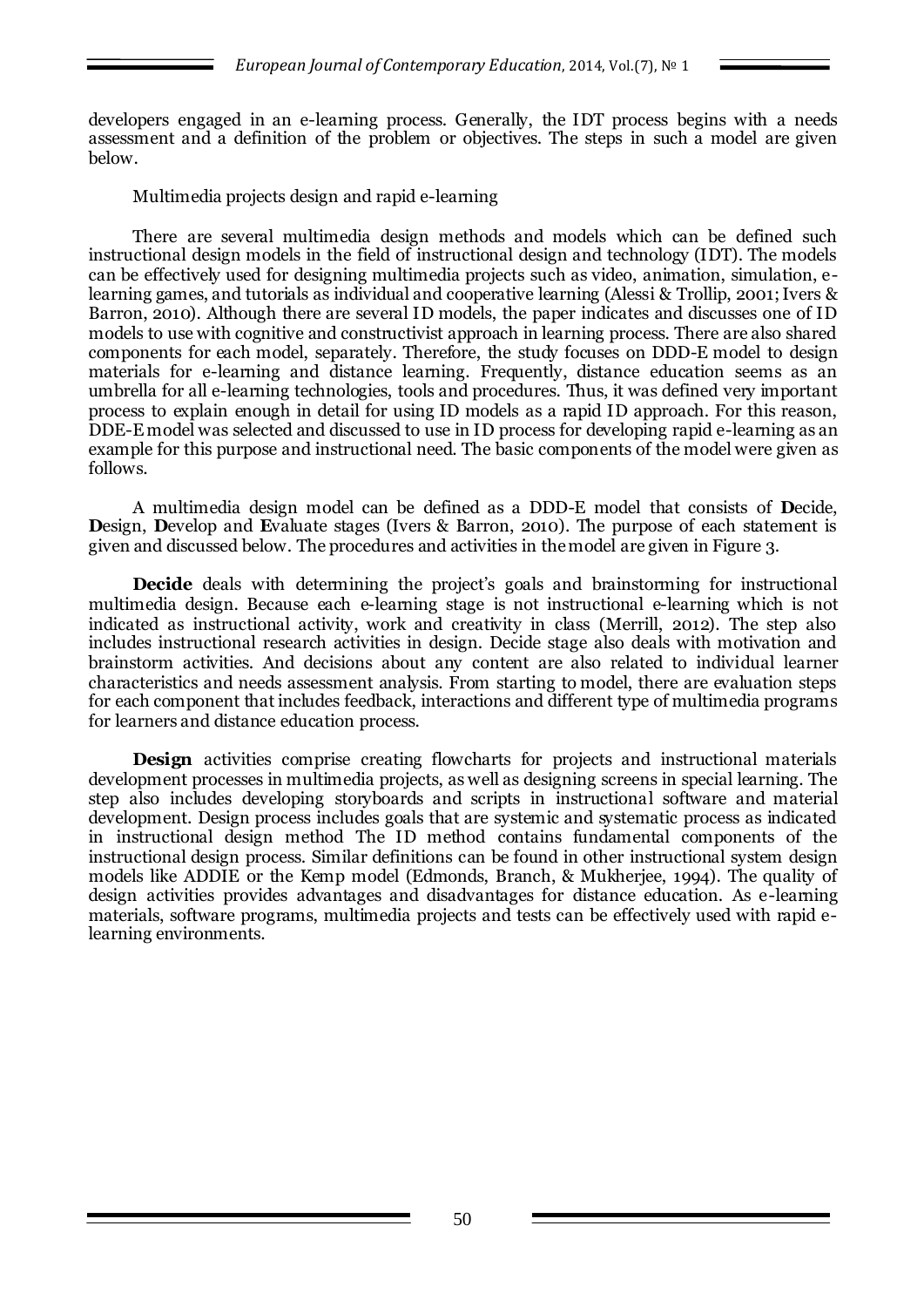

**Figure 3.** The DDD-E Model (adapted from Ivers & Barron, 2010)

**Develop** is one of the most important stages for multimedia projects design, which includes using an appropriate author programme to develop animation, graphics, video and audio. At this stage, all activities in developing process can be used for using instructional materials in real elearning environments. Well designed e-learning materials and multimedia projects such as audio, animation and simulation programs provide high level learning contributions in distance learning for implementing and using materials with rapid e-learning design.

**Evaluation** is the last stage and includes evaluation strategies for each level of the **DDD-E** model for multimedia projects design. After constructing each multimedia project design activity, designers and educators should evaluate all the processes and product design steps to develop high-level multimedia products for students, teachers and businesses. At this stage, formative evaluation such as interval review, small group try out, pilot analysis and operational try out (in real environments) and summative evaluation should be effectively used for ID process and elearning performance or distance education process.

For this reason, rapid ID should focus on IDT models and their approaches to developing interactive multimedia projects for online and distance education. The situation should include technical, instructional and material-based support. Using rapid design or development strategies in learning environments should be also covered by delivery systems so as to develop training courses more quickly and more effectively.

## **Conclusions**

Rapid training development strategies for designing e-learning and distance education also require several delivery systems. The use of rapid design as a technique can be delivered by different systems and learning environments, which can be seen as follows: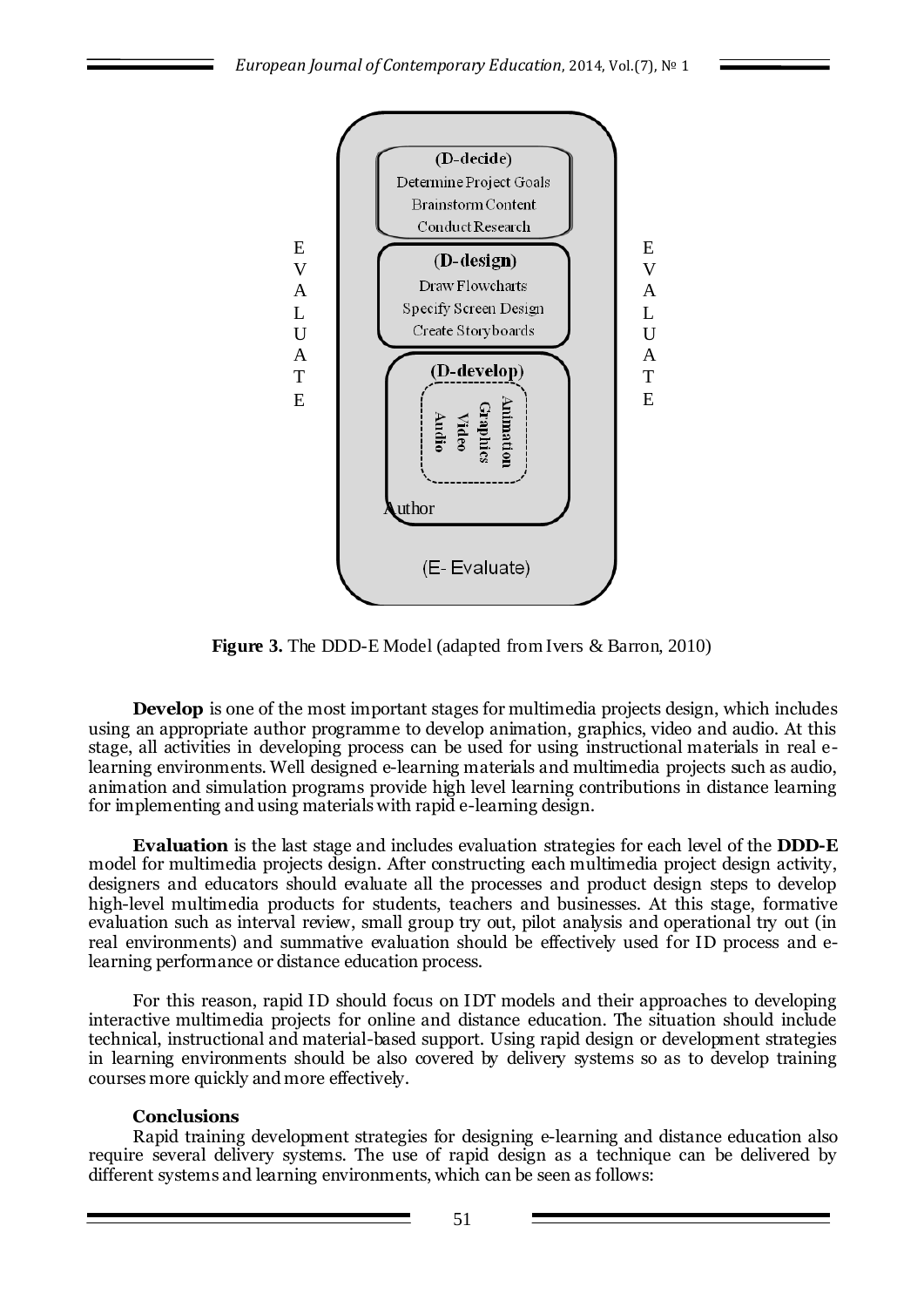For the classroom, the development instructor offers guidance for meeting the instructors' requirements.

On the job training (OJT), operating and technical manuals, and the use of SMEs.

For asynchronous e-learning, rapid prototyping, scripts and storyboards - hired consultants and authoring tools and systems can be used as rapid development techniques for multimedia projects design.

For synchronous e-learning, re-purpose classroom activities, borrow ideas from others, use SMEs well - training and discussion group techniques should be used effectively.

For online learning, for example, holding a synchronous first class and learning contracts as a foundation can be used to develop rapid design.

For online learning and rapid e-learning, all ID models such as DDD-E model, ADDIE model and the rest of systematic ID models should be used effectively and efficiently. Thus, all learning theories for ID process provide new opportunities with multimedia design projects and rapid elearning development tools.

As a result, blended learning, self-directed learning and performance aid delivery systems should be used for effective rapid multimedia projects design. ID models are also used as a part of rapid design for mobile e-learning (m-learning) and e-learning activities as well. All the activities mentioned above should be provided with simulations, knowledge management, beta tests and pilots for m-learning as well as other multimedia learning design projects.

## **References**

Alessi, S. M. & Trollip, S. R. (2001). *Multimedia for Learning: Methods and Development*, (2nd ed.), Boston: Allyn and Bacon.

Bersin, J. (2004a), Rapid Instructional Design: A Breakthrough, Bersin & Associates [http://www.bersin.com/tips\\_techniques/jul-aug\\_04\\_rapid\\_ID.asp](http://www.bersin.com/tips_techniques/jul-aug_04_rapid_ID.asp)

Bersin, J. (2004b), Breaking the Bottleneck with SME's: Developing E-Learning Faster [http://www.bersin.com/tips\\_techniques/collaborating\\_sme.asp](http://www.bersin.com/tips_techniques/collaborating_sme.asp) Bersin, J. (2005). The Four Stages of E-learning *A maturity model for online corporate training.* Bersin & Associates.

Carr-Chellman, A. A. (2011). *Instructional Design for Teachers: Improving Classroom Practice*. Marcelino, MO: Walsworth Publishing Company.

De Vries, J., & Bersin, J. (2004). Rapid E-Learning: What Works Study Excerpt, Bersin&Associates [http://www.macromedia.com/software/breeze/whitepapers/bersin\\_](http://www.macromedia.com/software/breeze/whitepapers/bersin_%20elearning_study.pdf)  [elearning\\_study.pdf](http://www.macromedia.com/software/breeze/whitepapers/bersin_%20elearning_study.pdf)

Dick, W., Carey, L. M. & Carey, J. O. (2005). *The Systematic Design of Instruction*, (6th ed.), Boston: Allyn & Bacon.

Dick, W., Carey, L. M. & Carey, J. O. (2009). *The Systematic Design of Instruction*, (7th ed.), Upper Saddle River, NJ: MerrillEdmonds, G. S., Branch, R. C. & Mukherjee, P. (1994). A Conceptual framework for comparing instructional design models, *Educational Technology Research & Development,* 42(4), pp. 55-72.

Glaser, R. (1962). Psychology and instructional technology, In R. Glaser (Ed.), *Training Research and Education*. Pittsburgh: University of Pittsburgh Press.

Gustafson, K. L. & Branch, R. (2007). What is instructional design? In R. A. Reiser and J. V. Dempsey (Eds.), *Trends and Issues in Instructional Design and Technology*, (2nd ed.), Columbus Ohio: Pearson Education, Inc.

Ivers, K. S. & Barron, A. E. (2010). *Multimedia Projects in Education: Designing, Producing and Assessing*, (6th ed.), Santa Barbara, California: Libraries Unlimited. An Imprint of ABC-Clio, LLC.

İpek, İ., Sözcü, Ö. F. & Ziatdinov, R. (2013). Birleştirilmiş E-Öğrenme Tasarımı Modeli ve Hızlı Öğretim Tasarımı Stratejileri, *Akademik Bilişim Konferansı, 2013*, Akdeniz Üniversitesi, Antalya, Türkiye

Jochems, W., Van Merrienboer, J. & Koper, R. (2005). *Integrated E-learning: Implications for Pedagogy, Technology and Organization,* London: Routledge Falmer.

Kapp, K. M. (2004), Speed Is King: Rapid Creation and Deployment of Enterprise E-Learning Solutions, Macromedia inc. http://download.macromedia.com/pub/ elearning/ rapid [deploy\\_elearning.pdf](http://download.macromedia.com/pub/%20elearning/%20rapid_%20deploy_elearning.pdf)